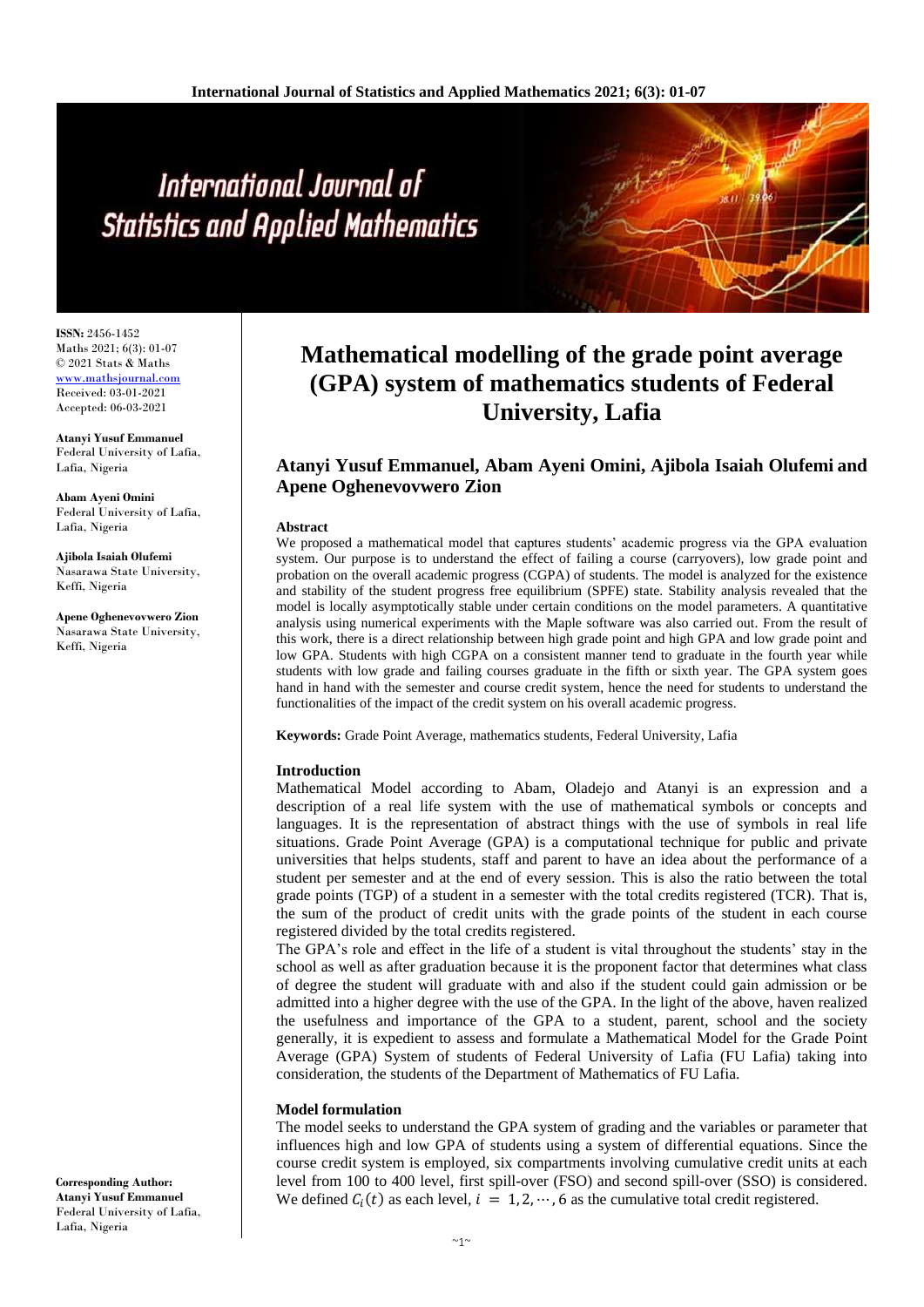International Journal of Statistics and Applied Mathematics [http://www.mathsjournal.com](http://www.mathsjournal.com/)

A student will normally graduate at 400 level  $(i = 4)$  if he or she was able to pass all prescribed course registered for within the first four years. For all students admitted for a 4-year course, a minimum of 120 credit units must be earned before graduation, hence  $C_{4,5,6}(t) \ge 120$ . Where a student was unable to graduate in the 4th year, he will spill over to the next year, refer to as first spill over (FSO) year and subsequently if he fails to graduates moves to the second or last spill over year. According to the NUC regulations, a four year course programme will have an additional two year grace period. Hence it is expected that students admitted for a 4-year programme, must graduate within the 4th and the 6th year. This allowance will take care of certain factors beyond the students' control, like sickness, accidents etc. and factors within his control like failure in previous year and carelessness. The student progress to the next level at the rate  $\beta_i$ , where  $\beta_i$  is the current cumulative grade point average (CGPA) of the second semester of level *i*. A student probates if his CGPA is less than one. It is assume that a student can only probate at 100 level, 200 level and 300 level at a rate  $\eta_i^*$ , where,  $i = 1, 2, 3$ . The total number of credit units a student fails (also refers to carryovers) in the previous year (first and second semester examination inclusive) is denoted by  $\eta_i$ , where  $i = 1, 2, \dots, 5$ . We assume that for student on probation,  $\eta_i = \eta_i^*$ . The probability of a student graduating is denoted by  $\alpha_i$ , where  $i = 4, 5, 6$ . A student withdraws if he could not pass all the prescribed courses at the end of the second spill over year and was unable to earned a minimum of 120 credit units.

All parameters used in the formulation of the model are assumed to be non-negative.

Given the above description, the relationship between students' academic progress and GPA is governed by the following system of ODEs.

The following diagram describes the dynamics of student academic progress and will be used in the formulation of the model equation



**Fig 1:** Flow diagram for the dynamics of student academic progress

$$
\frac{dC_1}{dt} = -(\eta_1 + \beta_1)C_1(t)
$$
\n(1)  
\n
$$
\frac{dC_2}{dt} = (\eta_1 + \beta_1)C_1(t) - (\eta_2 + \beta_2)C_2(t)
$$
\n(2)  
\n
$$
\frac{dC_3}{dt} = (\eta_2 + \beta_2)C_2(t) - (\eta_3 + \beta_3)C_3(t)
$$
\n(3)  
\n
$$
\frac{dC_4}{dt} = (\eta_3 + \beta_3)C_3(t) - (\eta_4 + \beta_4 + \alpha_4)C_4(t)
$$
\n(4)  
\n
$$
\frac{dC_5}{dt} = (\eta_4 + \beta_4)C_4(t) - (\eta_5 + \beta_5 + \alpha_5)C_5(t)
$$
\n(5)  
\n
$$
\frac{dC_6}{dt} = (\eta_5 + \beta_5)C_5(t) - (\beta_6 + \alpha_6)C_6(t)
$$
\n(6)

In the table below, variables and parameters used in the model are defined.

| Table 1: Model variables and parameters |
|-----------------------------------------|
|-----------------------------------------|

| Variable           | <b>Description</b>                                                                                                                       |  |  |  |  |  |  |  |  |  |
|--------------------|------------------------------------------------------------------------------------------------------------------------------------------|--|--|--|--|--|--|--|--|--|
| $C_1(t)$           | Total number of credit units a students registered (cumulative) at the end of 100 level                                                  |  |  |  |  |  |  |  |  |  |
| $\mathcal{C}_2(t)$ | Total number of credit units a students registered (cumulative) at the end of 200 level                                                  |  |  |  |  |  |  |  |  |  |
| $\mathcal{C}_3(t)$ | Total number of credit units a students registered (cumulative) at the end of 300 level                                                  |  |  |  |  |  |  |  |  |  |
| $\mathcal{C}_4(t)$ | Total number of credit units a students registered (cumulative) at the end of 400 level                                                  |  |  |  |  |  |  |  |  |  |
| $\mathcal{C}_5(t)$ | Total number of credit units a students registered (cumulative) at the end of the first spill over year, if the student did not graduate |  |  |  |  |  |  |  |  |  |
|                    | at the official year (400 level)                                                                                                         |  |  |  |  |  |  |  |  |  |
| $\mathcal{C}_6(t)$ | Total number of credit units of students registered (cumulative) at the end of the second spill over year, if the student did not        |  |  |  |  |  |  |  |  |  |
|                    | graduate at the end of the first spill over year.                                                                                        |  |  |  |  |  |  |  |  |  |
| Parameter          | Description                                                                                                                              |  |  |  |  |  |  |  |  |  |
| $\beta_i(t)$       | Denotes cumulative grade point average (CGPA) at the end of each level ( $i = 1, 2, , 6$ )                                               |  |  |  |  |  |  |  |  |  |
| $\eta_i$           | Denotes number of course units a student carry over at previous level $(i = 1, 2, , 5)$                                                  |  |  |  |  |  |  |  |  |  |
| $\eta_i^*$         | Denotes number of course units a student who is on probation at level $(i = 1, 2, , 5)$ is expected to registered in the current level   |  |  |  |  |  |  |  |  |  |
|                    | $i + 1$ . (for example $\eta_1 = \eta_1^*$ for a student who is on probation after 100 level.                                            |  |  |  |  |  |  |  |  |  |
| $\alpha_i$         | Denotes the probability that a student graduates at <i>i</i> level ( $i = 4, 5, 6$ )                                                     |  |  |  |  |  |  |  |  |  |

#### **Mathematical analysis**

We discuss the existence and uniqueness of the student progress free equilibrium (SPFE) of the model and their stability analysis in this section. The SPFE of the model is obtained by setting the left hand side of equation (1) - (6) to zero and solving the resulting system of equations simultaneously. The system of equation  $(1)$  -  $(6)$  has a unique student progress free equilibrium  $(SPFE_{E_0}) = (C_1, C_2, C_3, C_4, C_5, C_6) = (0, 0, 0, 0, 0, 0)$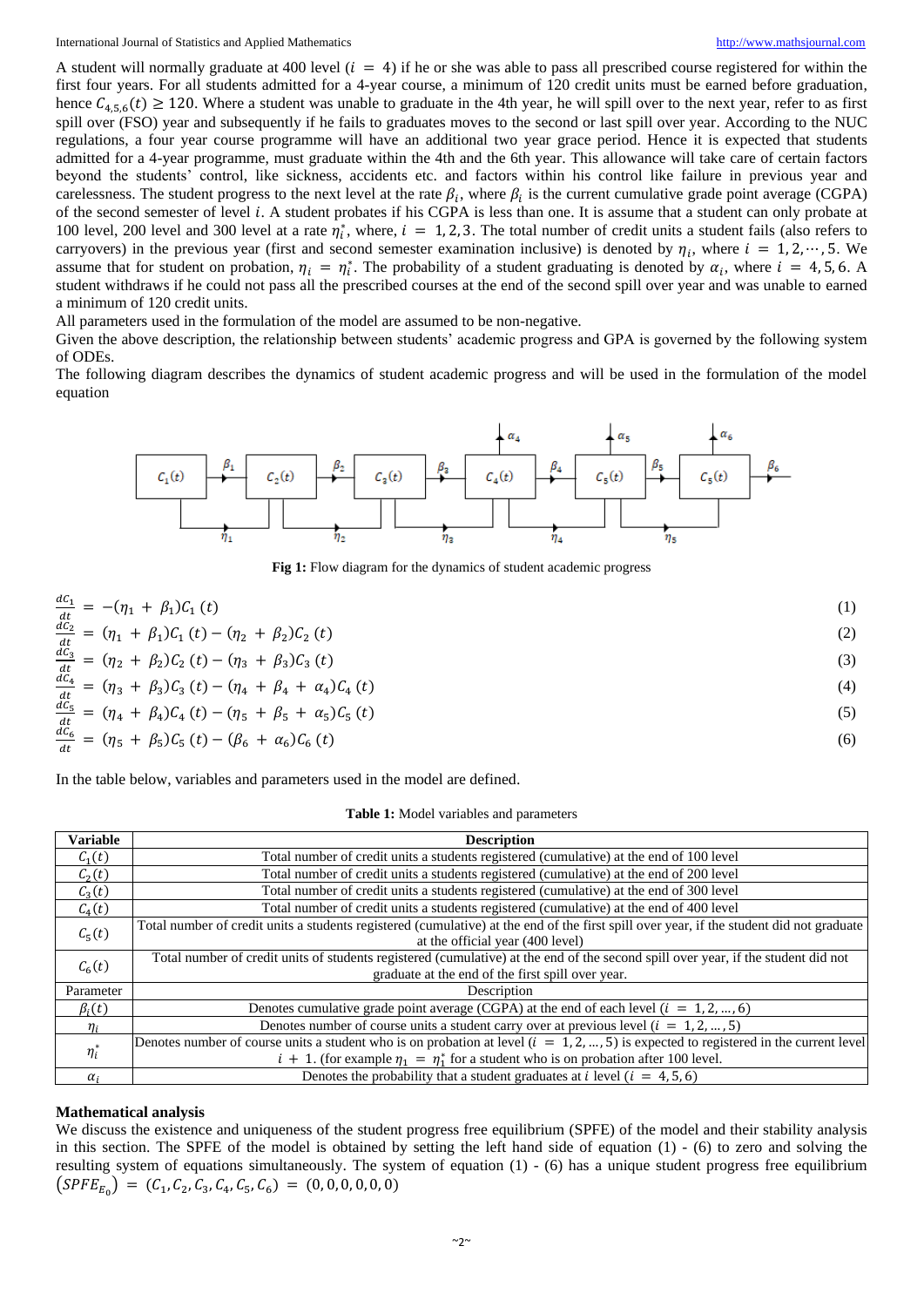#### **Lemma 1**

Let R be a commutative subring of  ${}^nF^n$ , where F is a field (or a commutative ring), and  $M \in {}^mF^m$ , If  $M = \begin{pmatrix} A & B \\ C & D \end{pmatrix}$  $\begin{pmatrix} A & B \\ C & D \end{pmatrix}$  where A, B, C, D are  $n \times n$  block matrices over F, then  $det_F M = det_F(AD-BC)$ , whenever at least one of the blocks A, B, C, D is an  $n \times n$  zero matrix.

#### **Proof**

As a first case suppose that  $B = C = 0$ , be the *n x n* zero matrix, so that  $M = \begin{pmatrix} A & 0 \\ 0 & B \end{pmatrix}$  $\begin{pmatrix} A & 0 \\ 0 & D \end{pmatrix}$  be a block matrix. It is a well-known fact that

$$
det_F \begin{pmatrix} A & 0 \\ 0 & D \end{pmatrix} = det_F A \cdot det_F D \tag{7}
$$

Equation (7) is the result of the Lemma above in the special case when  $B = C = 0$ .

To prove (7) we use the Laplace extension of  $det_F M$  by the first *n* rows, which give the result immediately. A more elementary proof is describe thus: Generalized to the case where A is  $r \times r$ , but D is till  $n \times n$ . The result is now obvious if  $r = 1$ , by expanding by the first row. Using induction on  $r$  and expanding by the first row to perform the inductive steps gives the same result as (7) if we know only that  $B = 0$ . We obtain

$$
det_F \begin{pmatrix} A & 0 \\ C & D \end{pmatrix} = det_F A \cdot det_F D \tag{8}
$$

Taking the transpose or by repeating the proof using columns instead of rows, we also obtain the result when  $C = 0$ , namely

$$
det_F \begin{pmatrix} A & B \\ 0 & D \end{pmatrix} = det_F A \cdot det_F D \tag{9}
$$

To proof the multiplicative property of equation (7) that is

$$
det_F A \cdot det_F D = det_F (AD) \tag{10}
$$

We make the following assumptions

- a) Adding a multiple of one row (respectively, column) to another row (respectively, column) of a matrix does not alter the determinant.
- b) Multiplying a matrix on the left (respectively, right) by a unitriangular matrix corresponds to performing a number of such operations on the rows (respectively, columns), does not alter the determinant. (A unitriangular matrix is a triangular matrix with all diagonal entries equal to 1).
- c) We shall assume that  $det_F I_n = 1$ , where  $I_n$  is the  $n \times n$  identity matrix.

We observed that

$$
\begin{pmatrix}\nI_n & -I_n \\
0 & I_n\n\end{pmatrix}\n\begin{pmatrix}\nI_n & 0 \\
I_n & I_n\n\end{pmatrix}\n\begin{pmatrix}\nI_n & -I_n \\
0 & I_n\n\end{pmatrix}\n\begin{pmatrix}\nA & B \\
C & D\n\end{pmatrix} = \begin{pmatrix}\n-C & -D \\
A & B\n\end{pmatrix}
$$
\n(11)

Where

 $det_F\begin{pmatrix} A & B \\ C & D \end{pmatrix}$  $\begin{pmatrix} A & B \\ C & D \end{pmatrix} = det_F \begin{pmatrix} -C & -D \\ A & B \end{pmatrix}$  $A \nB$ , since the first three matrices on the left of (11) are unitriangular. From (8) and (9), it follows  $A \nB$ from this that

$$
det_F \begin{pmatrix} A & B \\ C & 0 \end{pmatrix} = det_F (-C) \cdot det_F B = det_F \begin{pmatrix} 0 & B \\ C & D \end{pmatrix}
$$
  
Also we have that  $\begin{pmatrix} A & 0 \\ -I_n & D \end{pmatrix} \begin{pmatrix} I_n & D \\ 0 & I_n \end{pmatrix} = \begin{pmatrix} A & AD \\ -I_n & 0 \end{pmatrix}$  (12)

Hence the second matrix on the left is unitriangular, so taking determinants and using (8) and the first part of (12) we have

$$
det_F A \cdot det_F D = det_F I_n \cdot det_F (AD);
$$

Since  $det_F I_n = 1$ , the multiplicative law (18) for determinants in  $\frac{n_F n}{r}$ , follows.

#### **Lemma 2**

The eigenvalues  $\lambda_i$  of the 2 × 2 matrix A satisfy Re  $\lambda_i$  < 0if and only if  $\lambda_1 \cdot \lambda_2$  = Det  $A > 0$  and  $\lambda_1 + \lambda_2$  = Trace  $A < 0$ . They are pure imaginary if and only if Trace  $A = 0$ . Moreover  $\lambda_1 < 0 < \lambda_2$  ( $\lambda_2 < 0 < \lambda_1$ ) if and only if Det  $A < 0$ .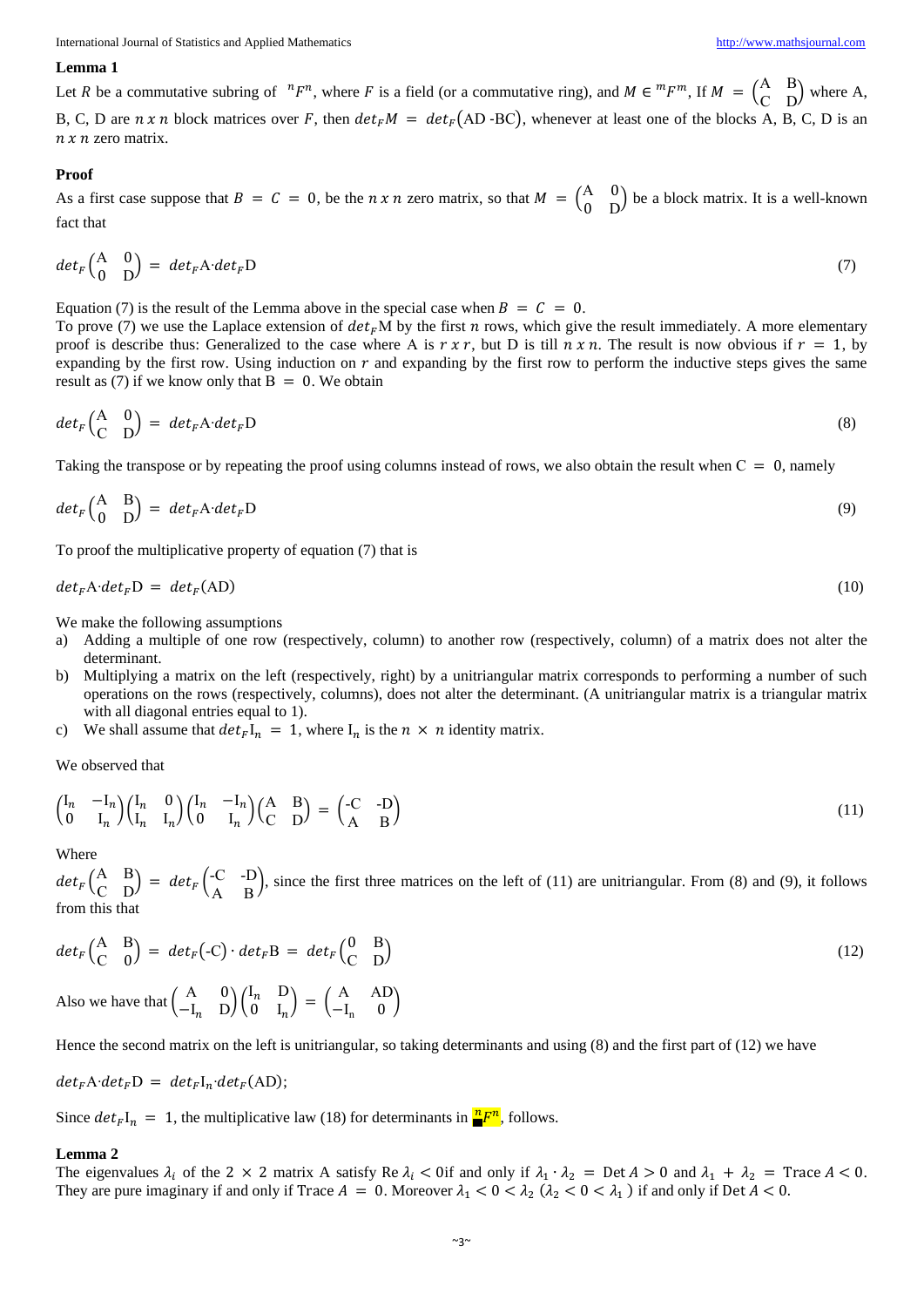#### **Proof**

Consider a linear system  $x' = Ax$  in two dimensions, where the entries of matrix  $A = \begin{pmatrix} a_{11} & a_{12} \\ a & a \end{pmatrix}$  $\begin{pmatrix} a_{11} & a_{12} \\ a_{21} & a_{22} \end{pmatrix}$  are real or complex numbers

The Characteristic polynomial of A is given by the relation  $\rho(\lambda) = A - \lambda I$ 

$$
\rho(\lambda) = \lambda^2 - (a_{11} + a_{22})\lambda + (a_{11}a_{22} - a_{12}a_{21})
$$
\n(13)

If  $\lambda_1$  and  $\lambda_2$  are eigenvalues of A (not necessarily distinct), then we have that

$$
\rho(\lambda) = (\lambda - \lambda_1)(\lambda - \lambda_2) = \lambda^2 - (\lambda_1 + \lambda_2)\lambda + \lambda_1\lambda_2 \tag{14}
$$

Comparing (13) and (14), we have the following identity

 $\lambda_1 \lambda_2$  = Det A and  $\lambda_1 + \lambda_2$  = Trace A

Since the characteristic polynomial is quadratic the eigenvalues is given by

$$
\lambda_1, \lambda_2 = \frac{\text{Trace}(A) \pm \sqrt{(\text{Trace}(A))^2 - 4\text{Det}(A)}}{2} \tag{15}
$$

Let  $\Delta = Trace (A)^2 - 4Det (A)$  be the discriminant, then the nature of the root is determined by the sign of the discriminant, which invariably satisfy the result of the lemma.

Therefore  $\lambda_1 \lambda_2$  = Det  $A > 0$  and  $\lambda_1 + \lambda_2$  = Trace  $A < 0$  for real  $\lambda_1 \lambda_2$  and  $\lambda_1 \lambda_2$  = Det  $A < 0$  and  $\lambda_1 + \lambda_2$  = Trace  $A > 0$ , for imaginary  $\lambda_i$ . Hence the proof.

#### **Stability analysis of student progress free equilibrium (SPFE) state**

We now proceed to show the stability of the equilibrium states. To study the behaviour of the system of ODEs (1) - (6) around the student progress free equilibrium states, we applied the linearized stability principles.

Let  
\n
$$
f_1 = -(\eta_1 + \beta_1)C_1(t)
$$
\n
$$
f_2 = (\eta_1 + \beta_1)C_1(t) - (\eta_2 + \beta_2)C_2(t)
$$
\n
$$
f_3 = (\eta_2 + \beta_2)C_2(t) - (\eta_3 + \beta_3)C_3(t)
$$
\n
$$
f_4 = (\eta_3 + \beta_3)C_3(t) - (\eta_4 + \beta_4 + \alpha_4)C_4(t)
$$
\n
$$
f_5 = (\eta_4 + \beta_4)C_4(t) - (\eta_5 + \beta_5 + \alpha_5)C_5(t)
$$
\n
$$
f_6 = (\eta_5 + \beta_5)C_5(t) - (\beta_6 + \alpha_6)C_6(t)
$$
\n(21)

At the student progress free equilibrium state  $(SPFE_{E_0})$ , we evaluate the partial derivative of the system (16) - (21) to get the Jacobian matrix below:

$$
J_{SPEE(E_0)} = \begin{bmatrix} -(\eta_1 + \beta_1) & 0 & 0 & 0 & 0 & 0 & 0 \\ (\eta_1 + \beta_1) & -(\eta_2 + \beta_2) & 0 & 0 & 0 & 0 & 0 \\ 0 & (\eta_2 + \beta_2) & -(\eta_3 + \beta_3) & 0 & 0 & 0 & 0 \\ 0 & 0 & (\eta_3 + \beta_3) & -(\eta_4 + \beta_4 + \alpha_4) & 0 & 0 & 0 \\ 0 & 0 & 0 & (\eta_4 + \beta_4) & -(\eta_5 + \beta_5 + \alpha_5) & 0 \\ 0 & 0 & 0 & 0 & (\eta_5 + \beta_5) & -(\beta_6 + \alpha_6) \end{bmatrix}
$$

Using the result in Lemma 1 and 2, we partition the matrix (22) as follows:

$$
J_{S P F E} = \left(\frac{A}{C} \left| \frac{B}{D} \right.\right)
$$

Where A, B, C, and D are block matrices defined as follows

$$
A = \begin{bmatrix} -(\eta_{1} + \beta_{1}) & 0 & 0 \\ (\eta_{1} + \beta_{1}) & -(\eta_{1} + \beta_{1}) & 0 \\ 0 & (\eta_{2} + \beta_{2}) & -(\eta_{3} + \beta_{3}) \end{bmatrix} B = \begin{bmatrix} 0 & 0 & 0 \\ 0 & 0 & 0 \\ 0 & 0 & 0 \end{bmatrix} D = \begin{bmatrix} -(\eta_{4} + \beta_{4} + \alpha_{4}) & 0 & 0 \\ (\eta_{4} + \beta_{4}) & -(\eta_{5} + \beta_{5} + \alpha_{5}) & 0 \\ 0 & (\eta_{5} + \beta_{5}) & -(\beta_{6} + \alpha_{6}) \end{bmatrix} C = \begin{bmatrix} 0 & 0 & (\eta_{3} + \beta_{3}) \\ 0 & 0 & 0 \\ 0 & 0 & 0 \end{bmatrix}
$$

We have that

Det  $(J_{SPE})$  = Det  $(A)$ .Det  $(D)$ , since Det  $(B)$  = 0 Hence Det  $(J_{SPE}) = (\eta_1 + \beta_1)(\eta_2 + \beta_2)(\eta_3 + \beta_3)(\eta_4 + \beta_4 + \alpha_4)(\eta_5 + \beta_5 + \alpha_5)(\beta_6 + \alpha_6)$ Similarly the Trace  $(J_{SPE})$  = Trace  $(A)$  + Trace  $(D)$ 

(22)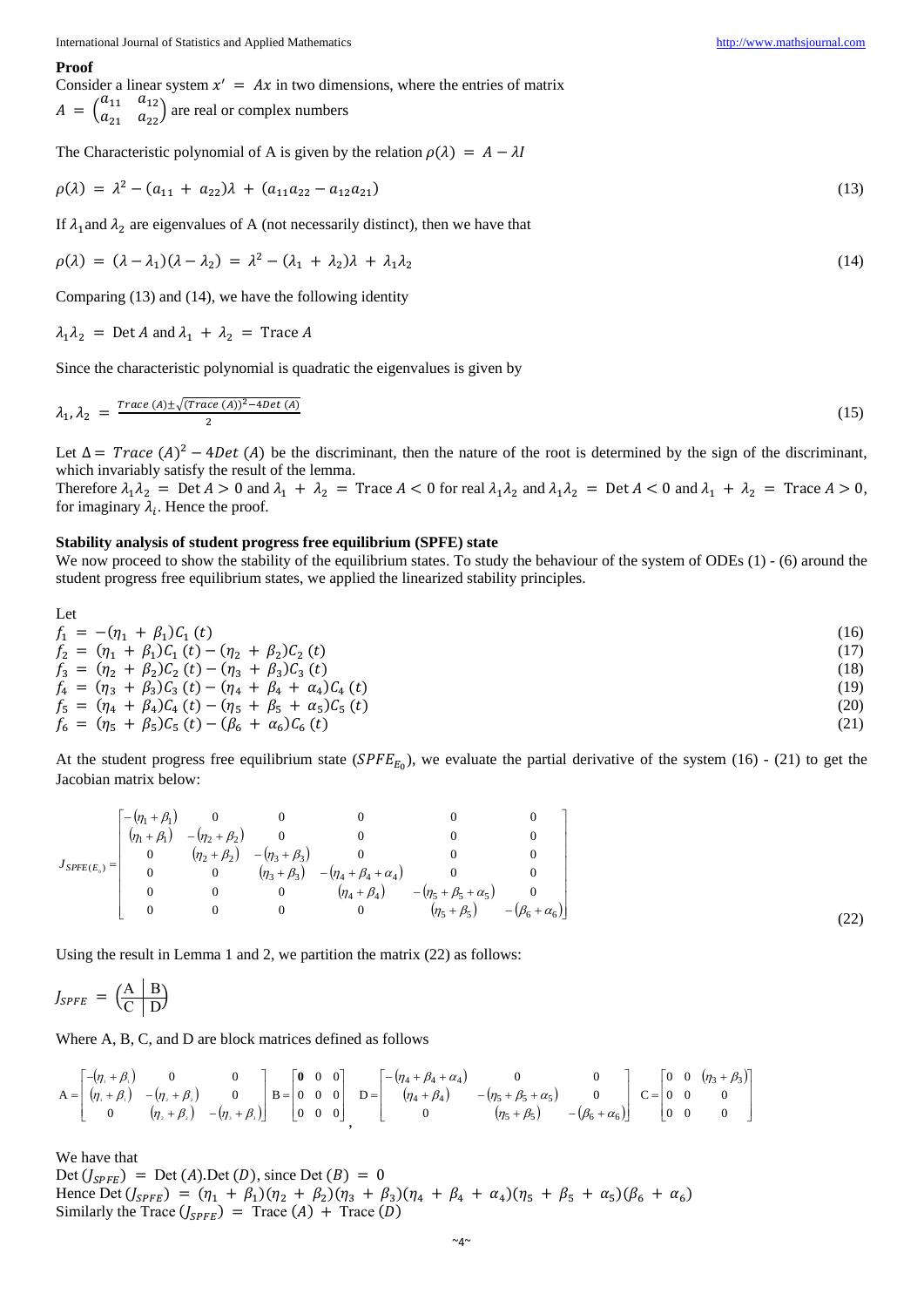Trace  $(J_{SPE}) = -(\beta_1 + \beta_2 + \beta_3 + \beta_4 + \beta_5 + \beta_6 + \eta_1 + \eta_2 + \eta_3 + \eta_4 + \eta_5 + \alpha_4 + \alpha_5 + \alpha_6)$ 

# **Theorem 1**

The student progress free equilibrium (SPFE) of equation (1)- (6) is stable if  $\beta_i > 0$ ,  $\alpha_i > 0$  and  $\eta_i \ge 0$ .

# **Proof**

Consider the Jacobian matrix (22), the required criteria for stable equilibrium (that is, of having the trace of the Jacobian matrix negative and the determinant positive) give the conditions for stability. From the Jacobian matrix (22), we have that

Det  $(J_{SPE}) = (\eta_1 + \beta_1)(\eta_2 + \beta_2)(\eta_3 + \beta_3)(\eta_4 + \beta_4 + \alpha_4)(\eta_5 + \beta_5 + \alpha_5)(\beta_6 + \alpha_6) > 0$  and Trace  $(J_{SPE}) =$  $-(\beta_1 + \beta_2 + \beta_3 + \beta_4 + \beta_5 + \beta_6 + \eta_1 + \eta_2 + \eta_3 + \eta_4 + \eta_5 + \alpha_4 + \alpha_5 + \alpha_6) < 0$  provided that  $\beta_i > 0, \eta_i > 0$  and  $\alpha_i > 0$ 

## **Numerical experiments**

The model equations (1) - (6) were all solved numerically using Maple 15 (Maplesoft, Waterloo Maple 2012). The parameter chosen were in consonance with the threshold values obtained in the stability analysis of the student progress free equilibrium states of the models. The data use were from four students from the Nasarawa State University, Keffi, Nigeria, whose result from year one to the year of their graduation were gotten from the examination officer of the Mathematical Sciences Department of the University.

**Experiment 1:** Measuring student progress (Low grade, probation and spill over)

**Experiment 2:** Measuring student progress (Low grade, No probation and spill over)

**Experiment 3:** Measuring student progress (Low grade, Few carry overs and no spill over)

**Experiment 4:** Measuring student progress (High grade, High GPA, No probation, No spill over

**Table 2**: Summary of student result use for the numerical experiment

|       | Experiment l |              |        |             | Experiment 2 |              |             |               | Experiment 3 |        |        |               | Experiment 4 |     |        |        |
|-------|--------------|--------------|--------|-------------|--------------|--------------|-------------|---------------|--------------|--------|--------|---------------|--------------|-----|--------|--------|
| Level | ජී<br>ۑ      | 5<br>⊢<br>್ಲ | 2<br>ق | ∢<br>5<br>ۑ | రి<br>⊢<br>ల | 5<br>⊢<br>رخ | 2<br>ڻ<br>5 | ×.<br>සි<br>ں | ජි<br>ల      | 니<br>ల | ∼<br>ن | -40<br>5<br>ల | පී<br>⊢<br>ں | 봄   | ∼<br>ڻ | ి<br>ల |
| 100   | 39           | 30           | 73     | .87         | 36           | 33           | 87          | 2.42          | 36           | 36     | 74     | 2.06          | 36           | 36  | 155    | 4.31   |
| 200   | 84           | 50           | 99     | .18         | 82           | 77           | 182         | 2.22          | 78           | 69     | 57ء    | 2.01          | 78           | 78  | 340    | 4.36   |
| 300   | 118          | 68           | 145    | -23         | 17ء          | 101          | 233         | . 99          | 114          | 99     | 242    | 2.12          | 114          | 114 | 499    | 4.38   |
| 400   | 166          | 96           | 211    | .27         | L50          | 125          | 297         | l 98          | 160          | .48    | 375    | 2.34          | 148          | 148 | 660    | 4.46   |
| `FSO  | 208          | 121          | 245    | .18         | l71          | 34           | 306         | . 79          |              |        |        |               |              |     |        |        |
| `SSO  | 228          | 228          | 274    | .20         | .77          | 134          | 306         | 73ء           |              |        |        |               |              |     |        |        |

\*CTCR - Cumulative Total Credit Registered per session \*CTCE - Cumulative Total Credit Earned per session

\*FSO - First Spill Over \*SSO - Second Spill Over \*CTGP - Cumulative Total Grade Point \*CGPA - Cumulative Grade Point Average

|            | <b>Experiment 1</b> | <b>Experiment 2</b> | <b>Experiment 3</b> | <b>Experiment 4</b> |
|------------|---------------------|---------------------|---------------------|---------------------|
| Parameter  | Values              | Values              | Values              | Values              |
| $C_1(t)$   | 39                  | 36                  | 36                  | 36                  |
| $C_2(t)$   | 84                  | 82                  | 78                  | 78                  |
| $C_3(t)$   | 118                 | 117                 | 114                 | 114                 |
| $C_4(t)$   | 166                 | 150                 | 160                 | 148                 |
| $C_5(t)$   | 208                 | 171                 | $\boldsymbol{0}$    | $\theta$            |
| $C_6(t)$   | 228                 | 177                 | $\boldsymbol{0}$    | $\mathbf{0}$        |
| $\beta_1$  | 1.87                | 2.42                | 2.06                | 4.31                |
| $\beta_2$  | 1.18                | 2.22                | 2.01                | 4.36                |
| $\beta_3$  | 1.23                | 1.99                | 2.12                | 4.38                |
| $\beta_4$  | 1.27                | 1.98                | 2.34                | 4.46                |
| $\beta_5$  | 1.18                | 1.79                | 0.00                | 0.00                |
| $\beta_6$  | 1.23                | 1.70                | 0.00                | 0.00                |
| $\eta_1$   | 9                   | 3                   | $\boldsymbol{0}$    | 0.00                |
| $\eta_2$   | 25                  | $\overline{2}$      | 9                   | 0.00                |
| $\eta_3$   | 16                  | 11                  | $\boldsymbol{0}$    | 0.00                |
| $\eta_4$   | 21                  | 9                   | $\boldsymbol{0}$    | 0.00                |
| $\eta_{5}$ | $\mathbf{0}$        | 5                   | $\overline{0}$      | 0.00                |
| $\alpha_4$ | 0.01                | 0.00                | 0.70                | 0.90                |
| $\alpha_5$ | 0.20                | 0.00                | 0.00                | 0.00                |
| $\alpha_6$ | 0.87                | 0.40                | 0.00                | 0.00                |

**Table 3:** Estimated parameter values use in the model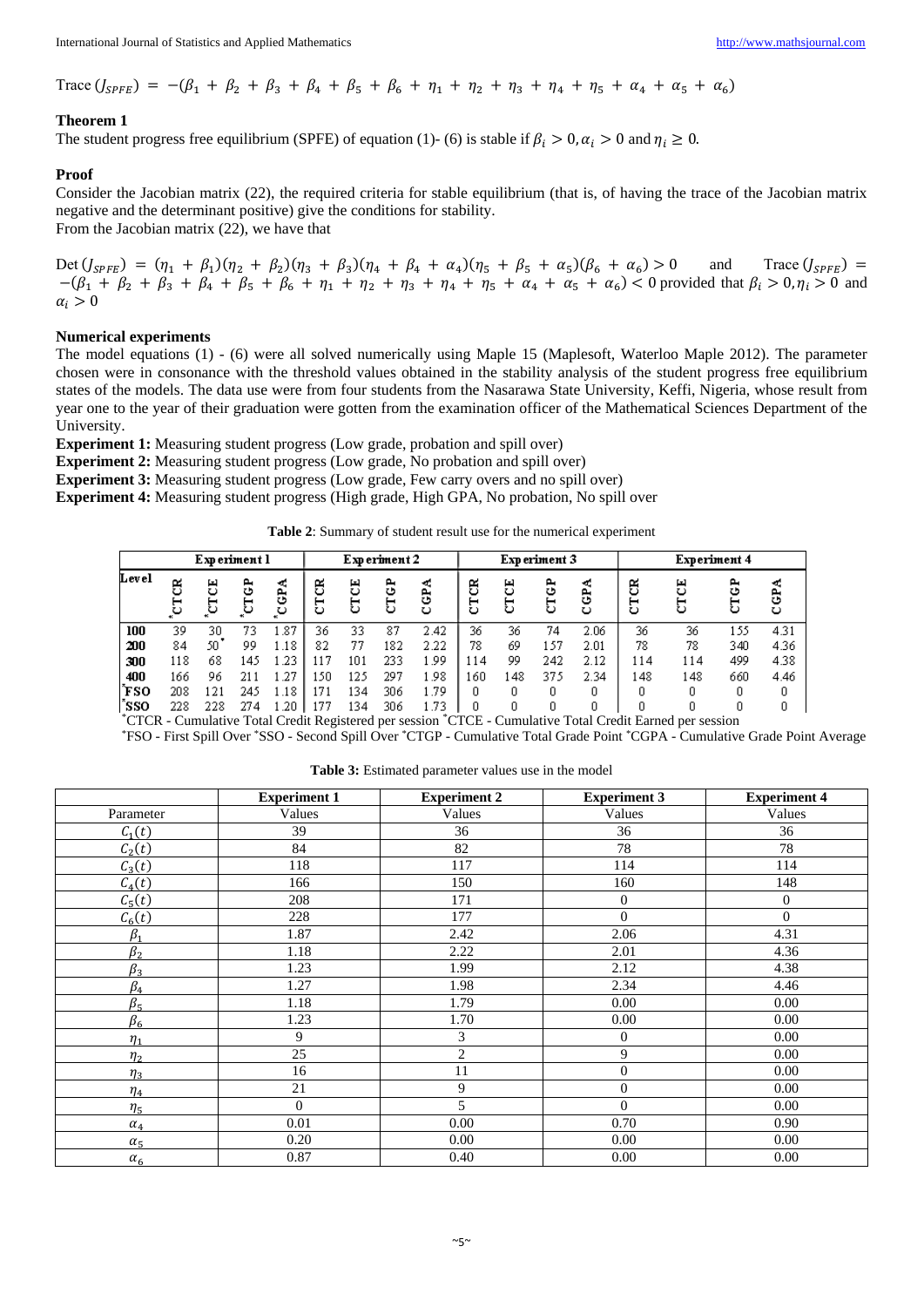#### **Results**

We present the following results from the numerical experiments.



#### **Discussion of results**

Table 2 presents a summary of four students' computed result used for the numerical experiments, while Table 3 shows the parameter values used. These values were found to meet the criteria for stability of the student progress free equilibrium (SPFE) states of the model. The grade point average (GPA) system allows courses registered to be weighted by a combination of grade (A, B, C, D, E, F) and grade points (5, 4. 3, 2, 1, 0) to the number of credits given for a particular course. The Cumulative Grade Point Average (CGPA) is a number that represent the average of a student's grade during his/her time in the university.

From figure 2 above, we observed that the students has low grade point resulting from low grade score like ( $D = 2$ ,  $E = 1$ ,  $F = 0$ ). Failing a course implies that the grade point is zero and when this course is registered in the next year, it increases the cumulative credit registered C (t) as compare with students in the same level who passed the course with high grade in the previous year. Since the GPA system account for every semester in a consistent manner through cumulative calculation, it then has a way of increasing a student stay in the university. In Figure 2, the student graduate after six years due to probation  $(GPA < 1.00)$  in year two and many carry overs. From the result in figure, we conclude that having repeatedly failing one or more courses in the semester system has a way of increasing one stay in the university.

From figure 3, we observed that the total cumulative units registered increases for student with consistent carryovers (in this case the total credit for all repeat courses was 31). This is very high. When a carryover course is a pre-requisite course to one or more courses, the student will not be able to register such courses until he has re-written and passed the carryover courses in the current year. This student also was not able to graduate at the 400 level official year of graduation; rather he graduated at the 6th year.

The student result progress shown in Figure 4 indicates that the student had carryover once at 200 level (a total of 9 credit units), but had a recurrent mid-grade (like  $C = 3$ ,  $D = 2$ ) on a consistent basis. The student graduated at the fourth year though the probability of not graduating could still be high.

From figure 5, we observed that the student had high grade point in a consistent manner leading to a consistent high cumulative grade point average (CGPA). The student had no carryover and as such graduated at 400 level which is the official graduating